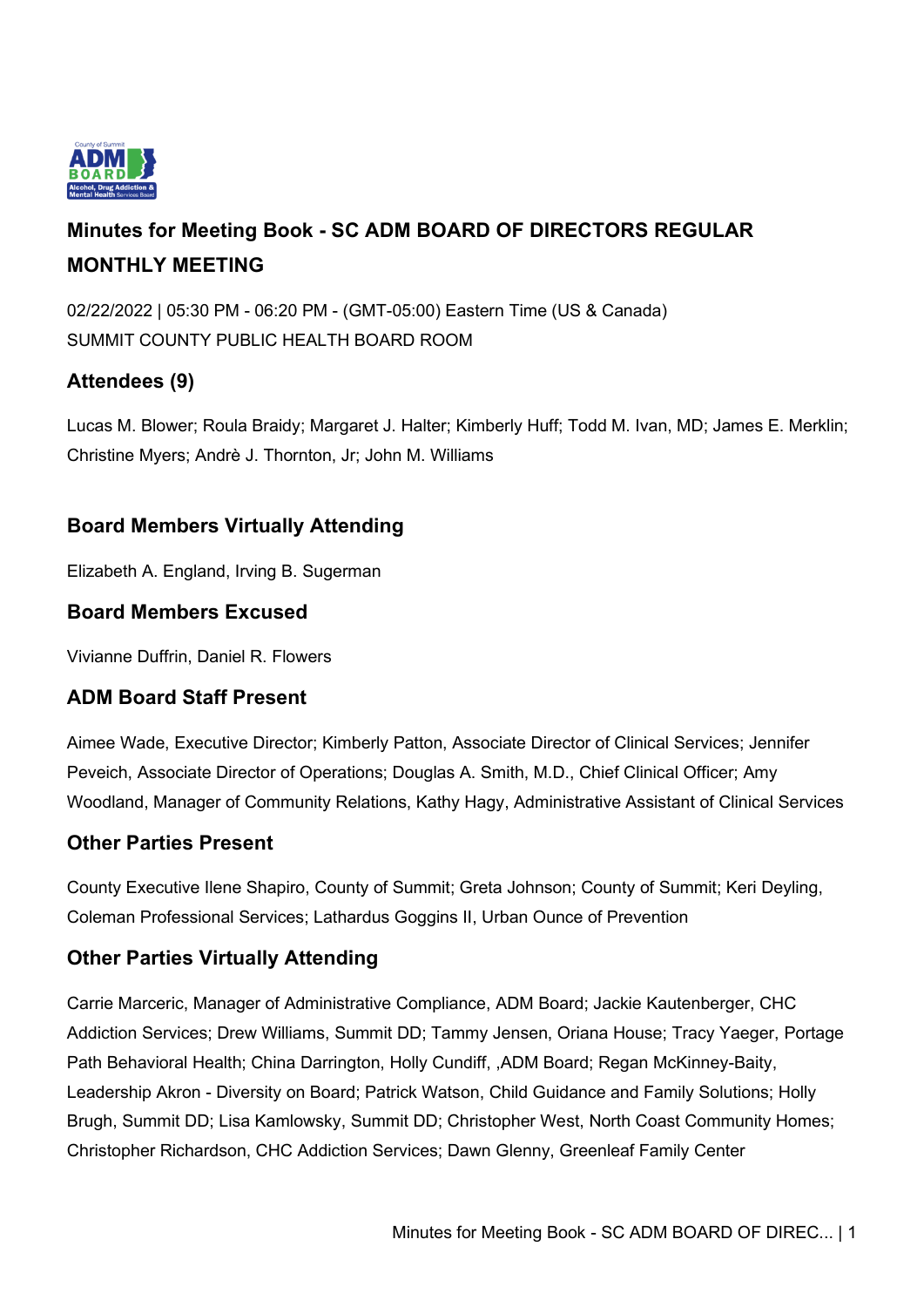# **Call to Order**

With a quorum present, Chair John Williams called the meeting to order at 5:30p.m.

### **Approval of Minutes of January 25, 2022 Meeting**

**MOTION:** James Merklin **SECOND:** Margaret Halter, PhD

# **That the ADM Board of Directors approve the minutes of the January 25, 2022, meeting of the Board of Directors with a correction noted.**

**VOTE:** Verbal Vote - Motion Passed **RESOLUTION:** 02-22-01 **Roll Call Vote:** Virtual Board Members - Motion Passed

### **Board Education -The Vision for Social Services in Summit County**

County Executive Ilene Shapiro from Summit County Council gave a presentation on the vision she has for social services in Summit County. She would like to see a more collaborative way of achieving goals. She would also like to see a more holistic approach to the delivery of services. She also thanked all those present for everything that they do for the persons of Summit County.

### **Ownership & Linkage Accountability**

#### **A**. **Chair Report - John Williams**

- Chair Williams acknowledged the loss of Kimberly Huff's stepfather.
- He also recognized Regan McKinney as attending the board meetingfrom Leadership Akron -Diversity on Board.
- Mr. Williams announced the passing of Substitute House Bill 51 by both the House and Senate. This will allow publicly held meetings to be conducted via teleconference, video conference or other similar electronic technology through June 30, 2022. With the passing of this Bill; the Board of Directors whave the options of holding full board and committee meetings in-person, virtually or hybrid for full board and committee meetings based on consensus.

#### **B. Executive Director Report - Aimee Wade**

● Executive Director Wade announced the cancellation of OACBHA Legislative Action Day that was to be held March 29, 2022 due to on-going COVID-19 concerns. OACBHA will be working on virtual and regional opportunties for Boards to engage with state eleccted officials later in the year.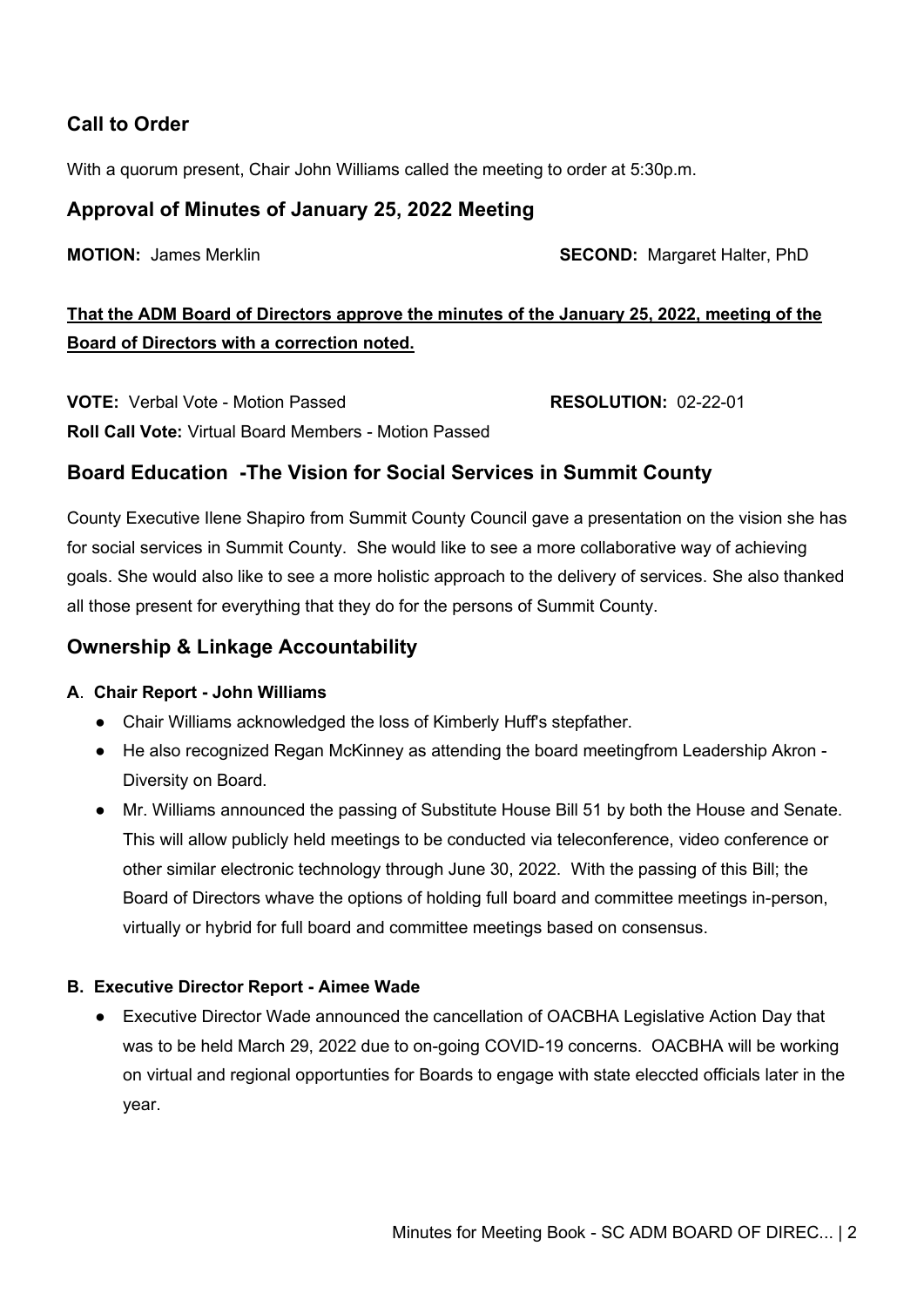- Special attention was drawn to the restructure of the Funding Award List and timing of presentation to the BoD for approval to better align with the ORC and language in the monthly Board resolutions.
- Executive Director Wade announced she was invited by OMHAS Director, Lori Criss, to represent ADAMH Boards in northeast Ohio on a ORC 340 Stakeholder Workgroup. She will provide updates to the BoD as they become available.
- The ADM Board is participating in training to receive a certification of cutural competency through Multi-Ethnic Advocates for Cultural Competency. This process is funded and supported by OMHAS. Executive Director Wade thanked Governing Board members Roula Braidy and Chair John Williams for representing the BoD in tihs process.
- There was a reminder that on March 7 and 8, 2022, the ADM Board will have an on-site survey for Culture of Quality re-certification. Chair Williams and agency director, Tracy Yeager, will be particpating in interviews with the survey team.
- Executive Director Wade updated the Five Point Data Solutions program. Based on discussions with the County Executive's Office, the Summit County Probate Court and other interested parties, it was decided that the ADM Board would take the lead on piloting this software with New Day Court. This is reflected on the Funding Awards List.
- A special acknowledgment was made to the great loss of two strong community advocates in Summit County. Lisa Marie Griffin and Linda Robinson.. Both served in various capacities within our system representing the interest of those with lived experience and their input will be greatly missed. Sympathies were extended to their friends and family.

### **C. Chief Clinical Officer Report - Dr. Doug Smith**

- ●
- Dr. Smith provided an update on marijuana legislation in the state.It appears that while legislature is not intersted in addressing leaglization at this time, it sets the state for voter iniitiatives to be moved forward.
- There was also discussion on Senate Bill 261, which if it acquires a favorable vote, will increase the use of medical Marijuana in the treatment of 9 more diseases.
- Dr. Smith gave a brief update on the status of COVID-19. Ohio ranks 7th in the United States for the highest number of COVID cases and 6th in the United States with the highest number of deaths. Ohio also has a low vaccine rate when compared to the rest of the states.
- There has been discussion regarding a 4th dose of the vaccination being made available. The new variant of COVID is more contagious then those in the past, however it does not seem to result in severe illness.

# **Comments from Public and Announcements**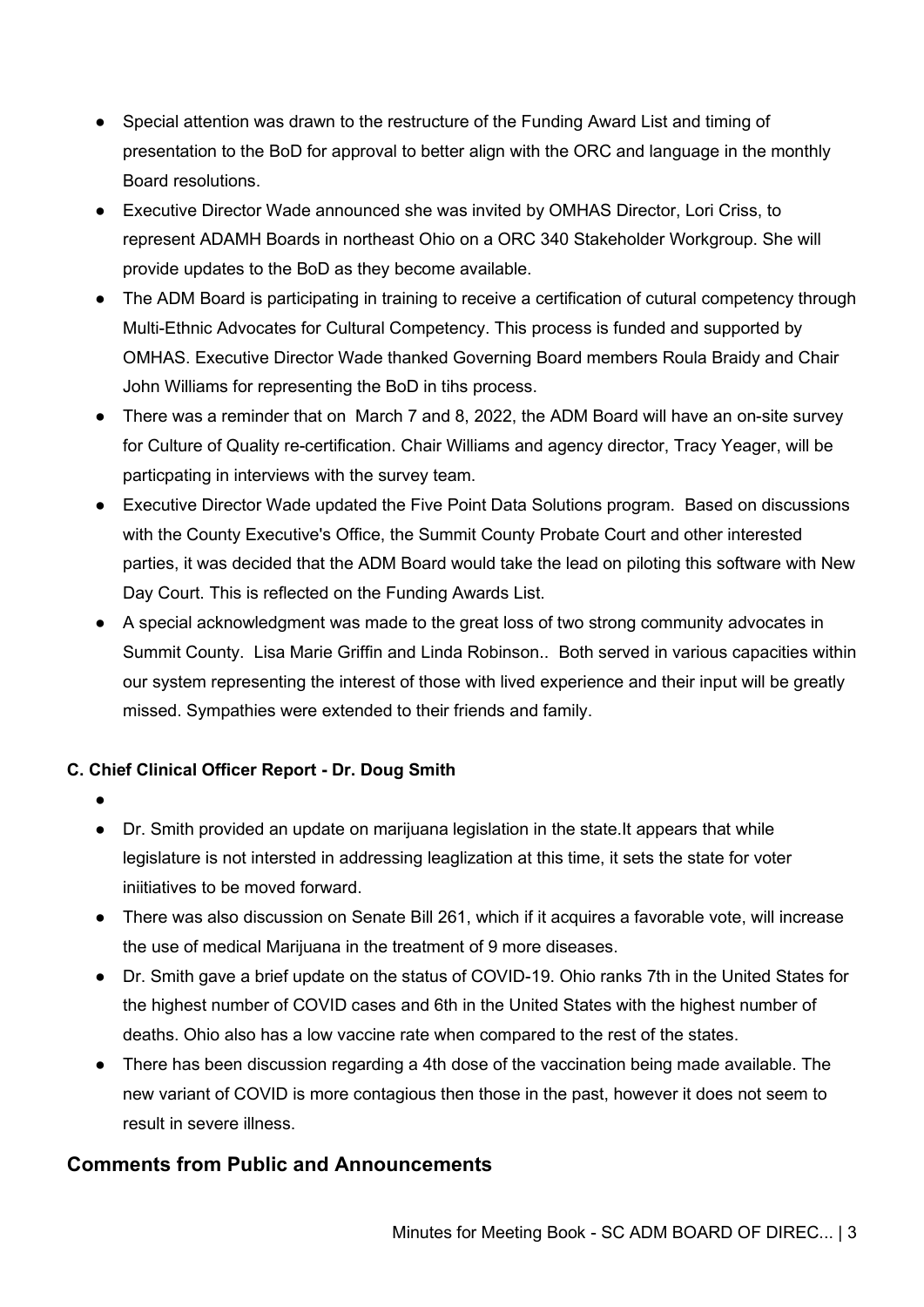- There were no comments from the Public.
- Amy Woodland announced that the ADM Recovery Challenge will take place June 4, 2022 at IBH.
- John Williams announced that the Executive Director and 3 Board Members and will attend the Governance for Impact Conference in June 2022.

### **Consent Agenda**

- A. ADM Funding Awards Report
- B. New Contracts & Authorization to Sign

**MOTION:** Chrissy Myers **SECOND:** Roula Braidy

# **That the ADM Board of Directors approve the funding awards for February 2022 and having funds available and certified by the Fiscal Officer as required by ORC 5705.41(D) the Board authorizes the Executive Director to sign the contracts presented in the attached list on behalf of the ADM Board, in accordance with the requirements contained within ORC 340.**

**VOTE:** Verbal Vote - Motion Passed **RESOLUTION**: 02-22-02 **Roll Call Vote:** Virtual Board Members - Motion Passed

### **Unfinished Business**

● None

### **New Business**

A. February 2022 Executive Limitations & Board Self Monitoring Report

- 1. Policy 2.5 Financial Conditions & Activities
	- a. Vote on Compliance

**MOTION:** Margaret Halter, PhD **SECOND:** James Merklin

# **That the ADM Board of Directors find the Executive Director in compliance with Policy 2.5 Financial Conditions & Activities.**

**VOTE:** Verbal Vote - Motion Passed **RESOLUTION:** 02-22-03 **Roll Call Vote:** Virtual Board Members - Motion Passed

### **Committee Reports**